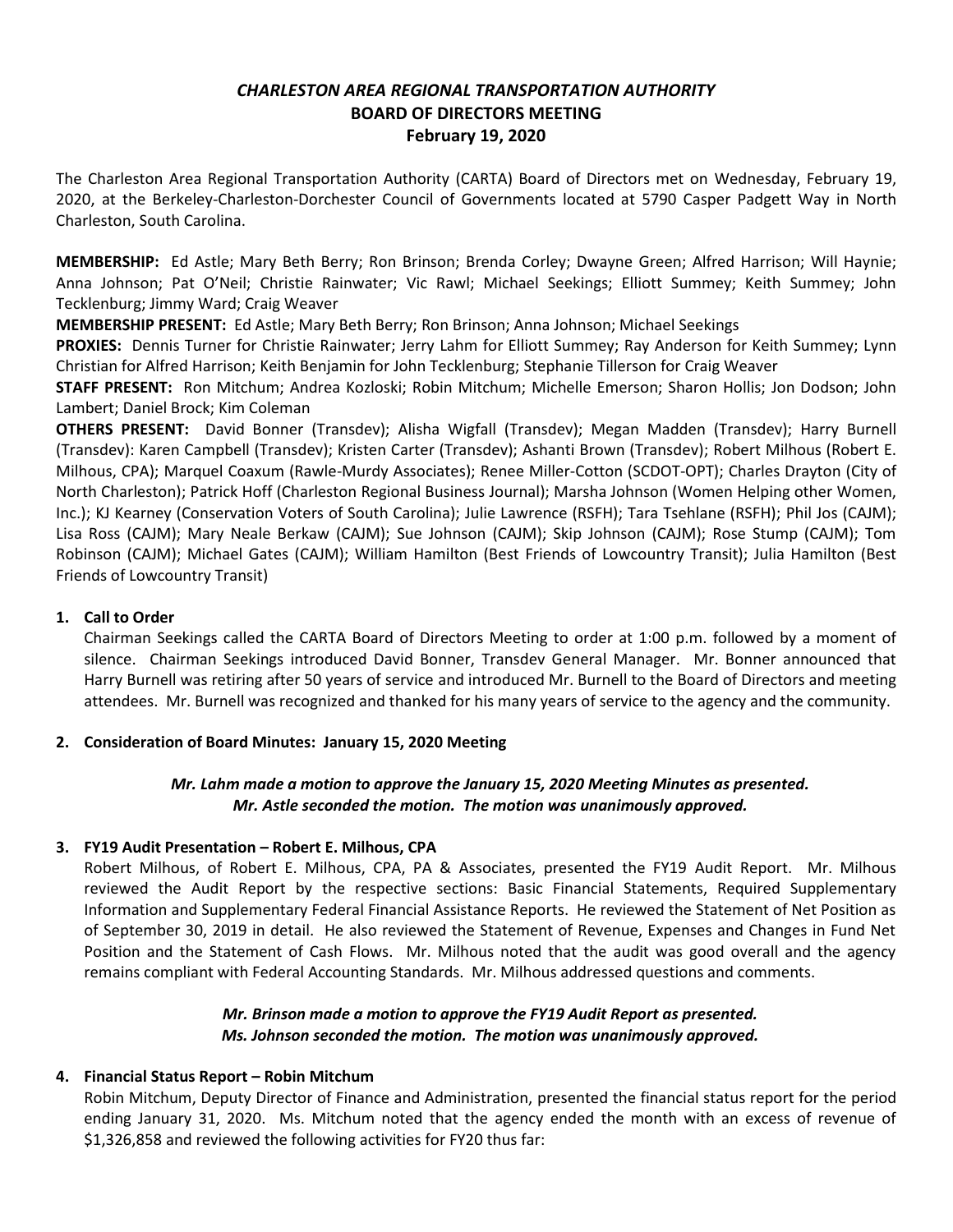### **Revenues:**

- **Farebox is the fares collected on the revenue vehicles.**
- **HOP Lot Parking Fees are the parking fees received at the HOP lot.**
- City of Charleston HOP Lot is contributions for the operations of the HOP route for 2019.
- The Federal revenue includes operating and capital for the year-to-date. Federal revenue is recorded as eligible expenditures are incurred.
- **Interest is interest received from the SC Department of Revenue. CARTA submits for** reimbursement of the SC Fuel Excise Tax each month. SCDOR periodically pays interest earned on the funds they have held in the reimbursement process.
- **Insurance proceeds are a result of accidents.**
- Sale of Assets includes the sale of two Flexible Metro vehicles.

## **Expenditures:**

- Staff Salaries & Benefits includes the cost of staff time, leave, insurance, retirement and taxes.
- **Supplies include office supplies and facility maintenance supplies.**
- **Printing includes costs of printing route maps, brochures and passes.**
- Automotive costs include the maintenance on the administrative vehicle and mileage reimbursements to employees. In October, the 2013 Ford Explorer required a new battery.
- Dues/Memberships is CARTA's annual membership with the Charleston Metro Chamber of Commerce.
- **The Set is also Equipment Rental includes the quarterly postage meter rental fee and the cost of the** portable toilet rental for the HOP lot.
- Office Equipment Maintenance (OEM) includes the FY20 portion of the Swiftly Transit Time & Insights Software (through 6/28/2020), FY20 portion of the Cradlepoint NetCloud Essentials for mobile routers and Zscaler internet security renewal (through 9/30/2020), in addition to other IT support. This is the bulk of the FY20 expenditure for the Transit Time & Insights and the Cradlepoint software maintenance.
- Rent includes the Ashley Phosphate Park & Ride lot, Leeds Avenue lot lease from SCE&G, SC Works Trident lease space and document storage.
- Communications is the cost of phone, internet and radio services at both the facilities and on the buses.
- Utilities include electric and water at the SuperStop, Melnick Park & Ride, the Radio Shop at Leeds Avenue and the charging stations at Leeds Avenue.
- Custodial Services is the cost of janitorial services at the Melnick Park & Ride location.
- Other Professional Services include payroll processing system fees, new bus inspection services and shelter repair services.
- Shared Contract Services (IGA & Management) is the extensive services BCDCOG provides to CARTA.
- Money Transport is the cost of the armored guard service, Brinks, to pick up and transport cash deposits to the bank.
- Vehicle Maintenance is the cost to maintain the fleet.
- Facility Repair & Maintenance is the cost of outside vendors to maintain facilities. CARTA repaired the hardscape pavers at the SuperStop and purchased panels to repair bus shelters.
- Operating Fees & Licenses include credit card transaction fees, stormwater fees, solid waste user fees and vehicle title and registration fees.
- **Insurance includes the cost of liability insurance provided by the Insurance Reserve Fund.** The amount will increase and decrease throughout the year as we add and remove items on the policy. The amount shown is the FY20 portion of the 2019 and 2020 policy period. This is the bulk of the expenditure for the year. Many shelters, vehicles and the addition of the Melnick Park & Ride have been added to the policy.
- **IF Interest is the interest accrued on the Melnick Park & Ride Loan.**
- Non-Capitalized Assets include the purchase of security equipment including cameras, lighting and radio equipment.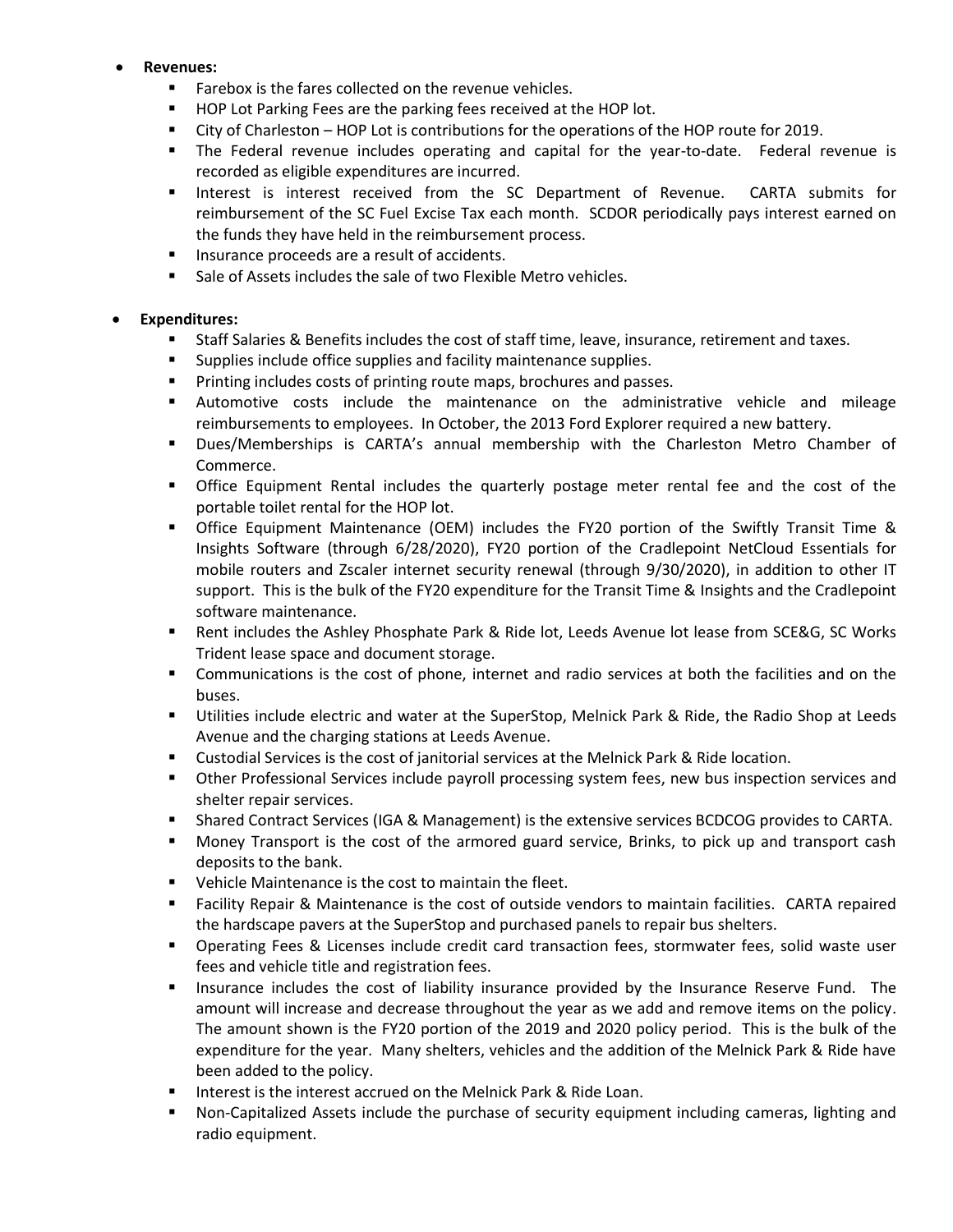## **Capital Expenditures:**

- Rolling Stock is the purchase of three Proterra electric buses.
- **Bus Facilities/Charging Stations is the purchase of three electric bus Charging Stations.**

Ms. Mitchum reviewed the HOP expenditures. As of January 31, 2020, total expenditures for the HOP program for FY20 were \$285,241. She also noted that the agency received \$250 thousand from the City of Charleston for the HOP Lot that was not expected. Ms. Mitchum addressed questions and comments. The Board received the Financial Status Report as information.

### **5. Accounting Policies & Procedures Revision – Request for Approval – Robin Mitchum**

Ms. Mitchum presented the revised Accounting Policies & Procedures based on the final report from the Federal Transit Administration (FTA) for their Financial Management Oversight (FMO) Follow-Up Review performed in September of 2019. She noted the corrections to the Farebox Revenue section of the Accounting Policies & Procedures and one addition to the Farebox Revenue section. Ms. Mitchum addressed questions and comments.

## *Mr. Astle made a motion to approve the Accounting Policies & Procedures Revisions as presented. Mr. Lahm seconded the motion. The motion was unanimously approved.*

#### **6. Electric Bus RFP – Request for Approval**

Ron Mitchum, Executive Director, stated that the 40ft. Electric Bus Selection Committee met on February 14, 2020 and reviewed four proposals for the Electric Bus RFP. Proposals were received from BYD, Gillig, New Flyer of America and Proterra. Mr. Mitchum explained that, based on the overall scoresheet rankings, the Selection Committee recommend that the agency award a contract to New Flyer of America. The base order will be for six vehicles, six depot charging stations and one on-route charging station. The contract will allow the option to purchase up to 25 additional vehicles and associated infrastructure for a period of five years. Mr. Mitchum addressed questions and comments.

## *Ms. Johnson made a motion to approve the Electric Bus RFP as presented. Mr. Astle seconded the motion. The motion was unanimously approved.*

#### **7. Lease Agreement with Dominion Energy – Request for Approval**

Mr. Mitchum noted that, in an effort to obtain additional space at the Leeds Avenue facility, discussions are being held with Dominion Energy about the agency acquiring additional property from them to aid in the conversion of the fleet to electric. Mr. Mitchum presented slides depicting the parcel of land that would be in addition to what the agency currently leases from Dominion Energy. CARTA currently leases a parcel of land for \$500.00 per month. As a result of discussions, Dominion Energy has offered to lease both parcels to CARTA for \$500.00 per month for a period of five years and then month-to-month thereafter. Mr. Mitchum noted that CARTA had hoped to purchase the parcels of land but it is believed that leasing would be beneficial to the agency; therefore, approval is requested to execute the lease agreement and continue with efforts to ultimately purchase the property. Mr. Mitchum addressed questions and comments.

## *Mr. Anderson made a motion to approve the Lease Agreement with Dominion Energy as presented. Mr. Lahm seconded the motion. The motion was unanimously approved.*

## **8. Property Acquisition – Shipwatch Square – Request for Approval**

Mr. Mitchum noted that staff has been working with Charleston County staff on the development of a new transit center at Shipwatch Square to replace the existing SuperStop. The Center would be a significant improvement over the existing location and would serve the Library as well as the proposed County Human Services facility. Mr. Mitchum stated that, in addition, it would connect to the proposed LCRT station which would serve the area. The City of North Charleston has indicated that they would also locate an expanded Police Sub-Station at the facility. Mr. Mitchum requested authorization from the Board of Directors to move forward with the acquisition process for the property needed to facilitate the development of the Library, Police Sub-Station and the Transit Center. Charleston County has obtained the services of a firm to master plan the site and the BCDCOG's consultants are working with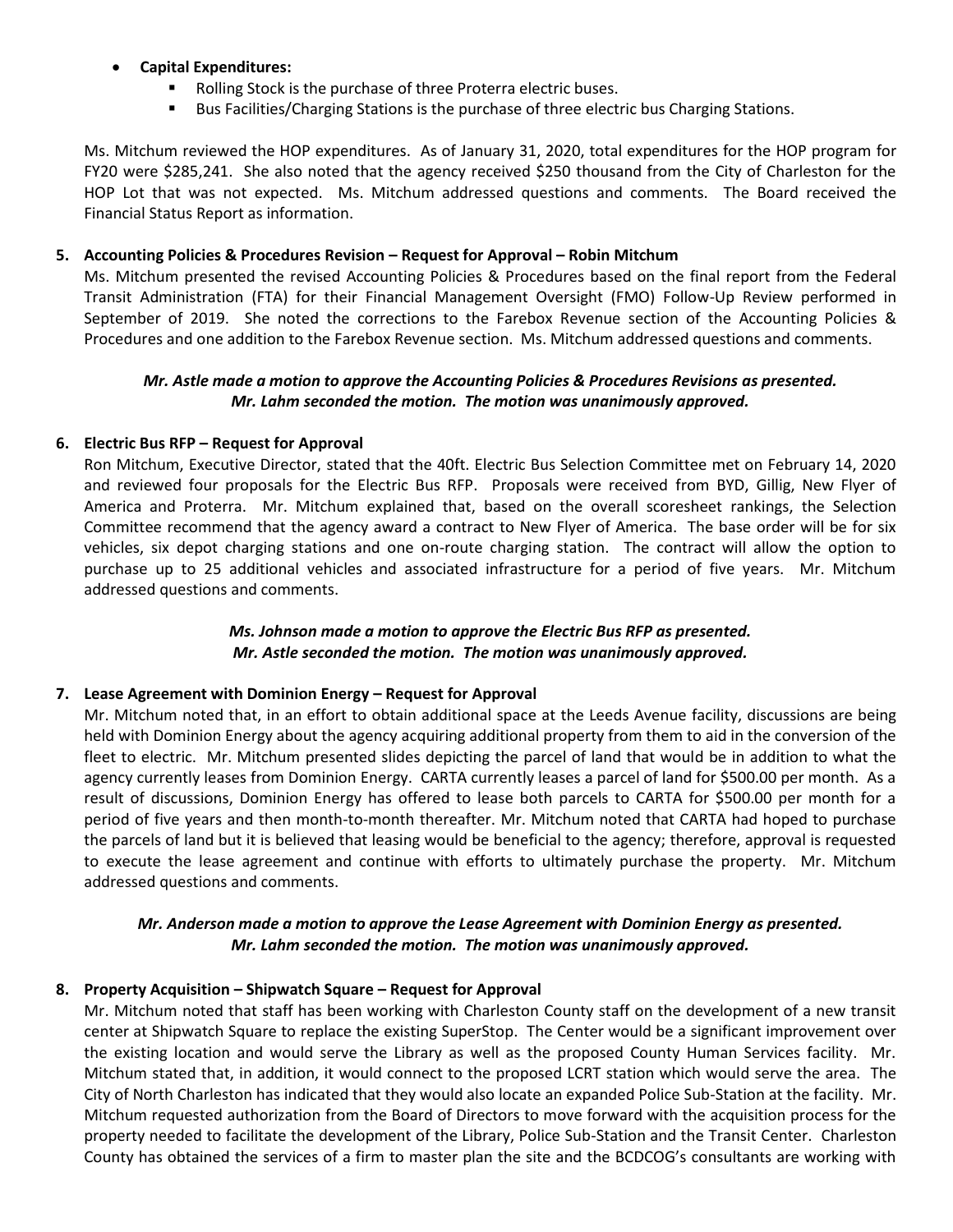this team to ensure the facility would be functional and appropriately sized. In addition, Charleston County has offered to provide staff to facilitate the acquisition of the needed parcels. Mr. Mitchum explained that since this is the early stage of the acquisition process, the actual cost of the parcels is not yet known. Once the costs are known, Board approval of the purchase price will be requested prior to moving forward with the acquisition. Mr. Mitchum addressed questions and comments.

## *Mr. Brinson made a motion to authorize Executive Director Mitchum to move forward with the appropriate steps leading up to the Property Acquisition of Shipwatch Square for purposes discussed. Mr. Lahm seconded the motion. The motion was unanimously approved.*

**9. Peninsula Transportation Network Company (TNC) Pilot – Service Change Recommendations – Request for Approval – Jon Dodson**

Jon Dodson, Planner II, presented the Transportation Network Company Pilot for the Peninsula. He explained that the program would serve seniors (55+) and qualified Tel-A-Ride clients Monday through Friday between 9am and 5pm. The subsidized trips within the Peninsula would connect riders to or from the Medical District. Mr. Dodson noted that the pilot would be funded through a grant and the elimination of Route 204. Currently, Route 204 cost \$41 per passenger and is the least productive route in the system. Tel-A-Ride is \$30 per trip. The subsidy would be \$5 per trip and up to 20 trips per month for riders and there is no cap for Tel-A-Ride clients. Mr. Dodson addressed questions and comments.

## *Mr. Brinson made a motion to authorize Executive Director Mitchum to move forward with Procurement with Best Practices built in the Contract(s) for the Pilot Program. Mr. Astle seconded the motion. The motion was unanimously approved.*

## **10. Route 104 Community Petition – Discussion**

Sharon Hollis, Principal Planner, discussed the Route 104 Community Petition for a re-route. She presented slides depicting the current route and noted that it is stated that no buses would operate along Gaynor Avenue. Ms. Hollis explained that the community requests to reinstate service to Montague Avenue and serve the Transit Center with Route 10. She explained that the transit system is unable to reliably service both Montague Avenue and the Transit Center without using Gaynor Avenue and that changing Route 104 service to Gaynor Avenue may require City of North Charleston, FTA and Community agreements. Ms. Hollis addressed questions and comments. The discussion was received as information.

#### **11. Mt. Pleasant Transit Study – Update – Sharon Hollis**

The Mt. Pleasant Transit Study update was deferred to the next Board of Directors meeting when Mayor Haynie would be present.

## **12. Marketing/Outreach Report – Michelle Emerson**

Michelle Emerson, Marketing and Communications Manager, presented the Marketing/Outreach Report. She updated the Board on the App statistics for January 2020 as well as Social Media impressions, engagements and link clicks. Ms. Emerson also highlighted the Million-Mile Drivers: Larry Jenkins; Mike Lavigne; Tiffany Ancrum as well as the Electric Bus Service Launch that was held at Leeds Avenue on February 4<sup>th</sup>. She also discussed upcoming events such as "Seniors Ride Free Day," the hospitality fair, the Black Expo and the MUSC Expo, as well as additional airport outreach. Ms. Emerson addressed questions and comments. The Board received the Marketing/Outreach Report as information.

#### **13. Executive Director's Report**

In the interest of time, Mr. Mitchum referred to the Monthly Performance Snapshot for January 2020 that was distributed prior to the Board Meeting.

#### **14. Other Business, If Any**

There was no other business to discuss.